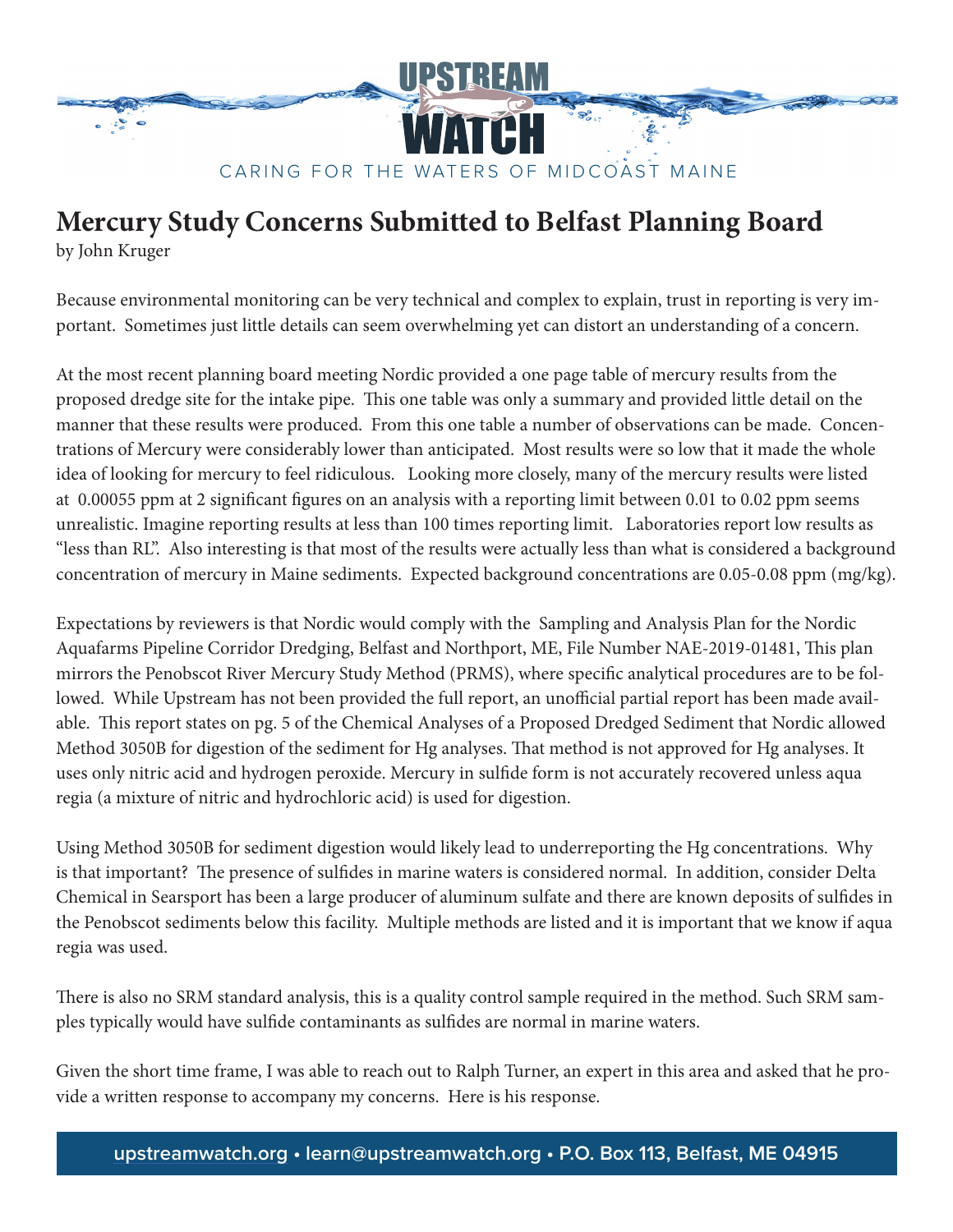October 8, 2020 To: John Krueger From: Ralph Turner, PhD, Cobble Hill, British Columbia CANADA Subject: Comments on report by Nordic Aquafarms Inc supporting their application for land-based fish farm on Penobscot Bay, Maine

As per your request here are my comments on the subject report. I will focus mainly on the sampling and analytical components of the report. My area of expertise is mercury in all environmental media. My formal training has been in geology (Boston University, 1966) and chemical oceanography (Florida State University, MS 1970, PhD 1974). I was employed by Oak Ridge National Laboratory (ORNL) for 22 years where I conducted extensive research and development studies on mercury in the environment. In 1997 I left ORNL for a year long sabbatical appointment at EPA's Gulf Breeze, Florida research facility to explore use of microbial bioreporter technology for mercury and to edit a book (published 1999) entitled "Mercury Contaminated Sites: Characterization, Risk Assessment and Remediation". Following that appointment, I accepted a job at Frontier Geosciences in Seattle, Washington where I managed their mercury laboratory as well as conducted mercury-related investigations for industry and mining companies in both Canada and the United States. One of my clients at the time invited me to move to Canada to help clean-up a mercury-contaminated site in British Columbia. I formed a Canadian corporation, RT Geosciences Inc, to facilitate this effort which included management of the plant laboratory which supported all aspects of the site characterization and risk assessment. I continue to monitor the recovery of this site and hold contracts as a Subject Matter Expert for several other sites. In 2004 I was contracted to investigate mercury losses from the mercury-cell chloralkali plant on the Penobscot River and eventually joined the Penobscot Mercury Study. My contribution to that effort was two-fold: (1) assessment of current and historical releases of mercury from the plant and (2) assessment of tidal movement of mercury in Mendall Marsh. Both efforts resulted in peer-reviewed publications and added to the more than 50 other such mercury-related publications in my curricula vita.

## Comments

Spatial coverage of sediment sampling: Adequate

Depth resolution of subsampling: The use of depth-integrated composites, while acceptable for application to cores from most areas, it would have been useful to run a few cores at depth intervals (e.g., 1-2 cm or even 5 cm) similar to those used by the PRMS to allow better comparison between the two studies. Often sedimentation rates can vary widely in tidally influenced depositional zones such that a given compositing interval represents very different period of deposition.

Sediment digestion method: Complete recovery of mercury in sediments requires the use of aqua regia to assure dissolution of mercury in the sulfide form (Jacobs and Keeney 1974). The study report gives EPA Method 7471 in one place as the analytical method applied but also states that EPA Method 3050B was used for digestion of sediment and Method 245.7 for analysis. Method 3050B does not employ aqua regia but uses a mixture of nitric acid and hydrogen peroxide to digest sediment and is specifically not approved for analysis of mercury because mercury in not recovered quantitatively. This reviewer suspects the analytical laboratory wished to conduct only one digestion to obtain solutions for both mercury (by atomic absorption spectroscopy, AAS) and other metals (by ICP-MS). Thus they followed